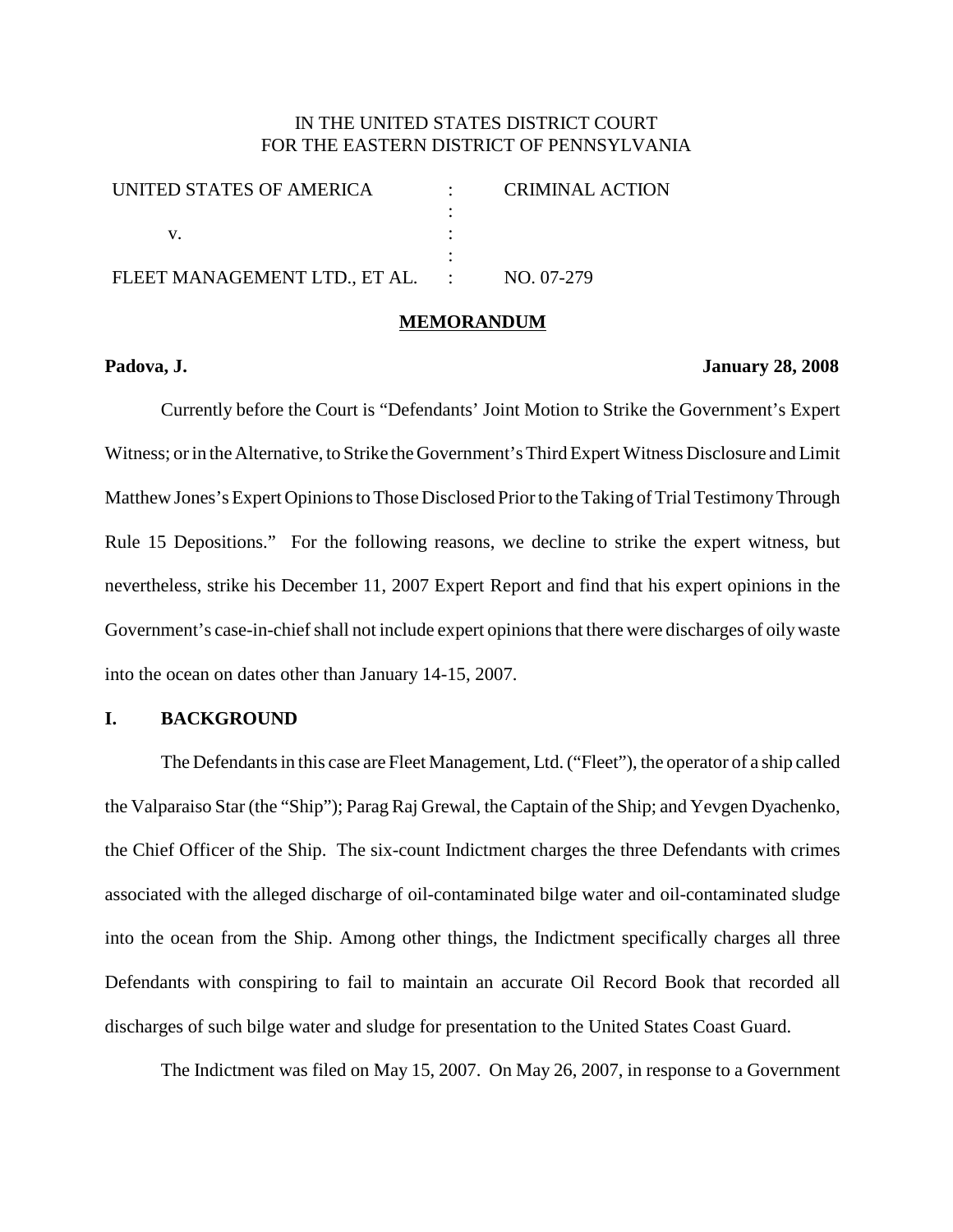motion, we issued an Order pursuant to Fed. R. Crim P. 15(a)(1), allowing the Government to take depositions of three crew members of the Ship (Motorman Thakorbhai Sailor, Second Assistant Engineer Alokesh Dhabal, and Third Assistant Engineer Pooran Singh). (See 5/26/07 Order-Memorandum.) The extraordinary circumstances that supported the taking of these depositions were that the crew members were foreign nationals, who were being held in this country because theywere material witnesses, but who desired to return to their home countries, where they would be beyond this Court's subpoena power. (Id.) Defendants opposed the depositions, arguing that they could not adequately prepare to take trial testimony by Rule 15 deposition just three weeks after the Indictment, particularly in a complex case such as this one. Accordingly, as a precondition to these depositions, we required the Government to produce an expert disclosure, as well as a Bill of Particulars, detailing the "when and where" of the overboard discharges of waste oil that it alleged Defendants had omitted from the Ship's oil record book. (5/22/07 Hrg Transcr. at 55-56, 60, 63.) Thereafter, the Government produced a Bill of Particulars, setting forth twenty-five dates of alleged overboard discharges, and advised Defendants in an expert disclosure that the Government's expert, United States Coast Guard Chief Matthew Jones, would:

> be prepared to provide an opinion regarding the use of a hose connected between the outlet of the vessel's sludge pump to the overboard valve of the boiler to discharge oily wastes overboard, the presence of oil in the ballast/bilge system, the use of the ballast/bilge system to pump the oil-contaminated bilge wells overboard and the lack of oil in the overboard discharge valve for the vessel's boiler and the overboard discharge valves for the vessel's ballast.

(5/23/07 Exp. Discl.) Following these disclosures, the three material witnesses were deposed in Philadelphia.

Two months later, after the deponents had returned to their home countries, the Government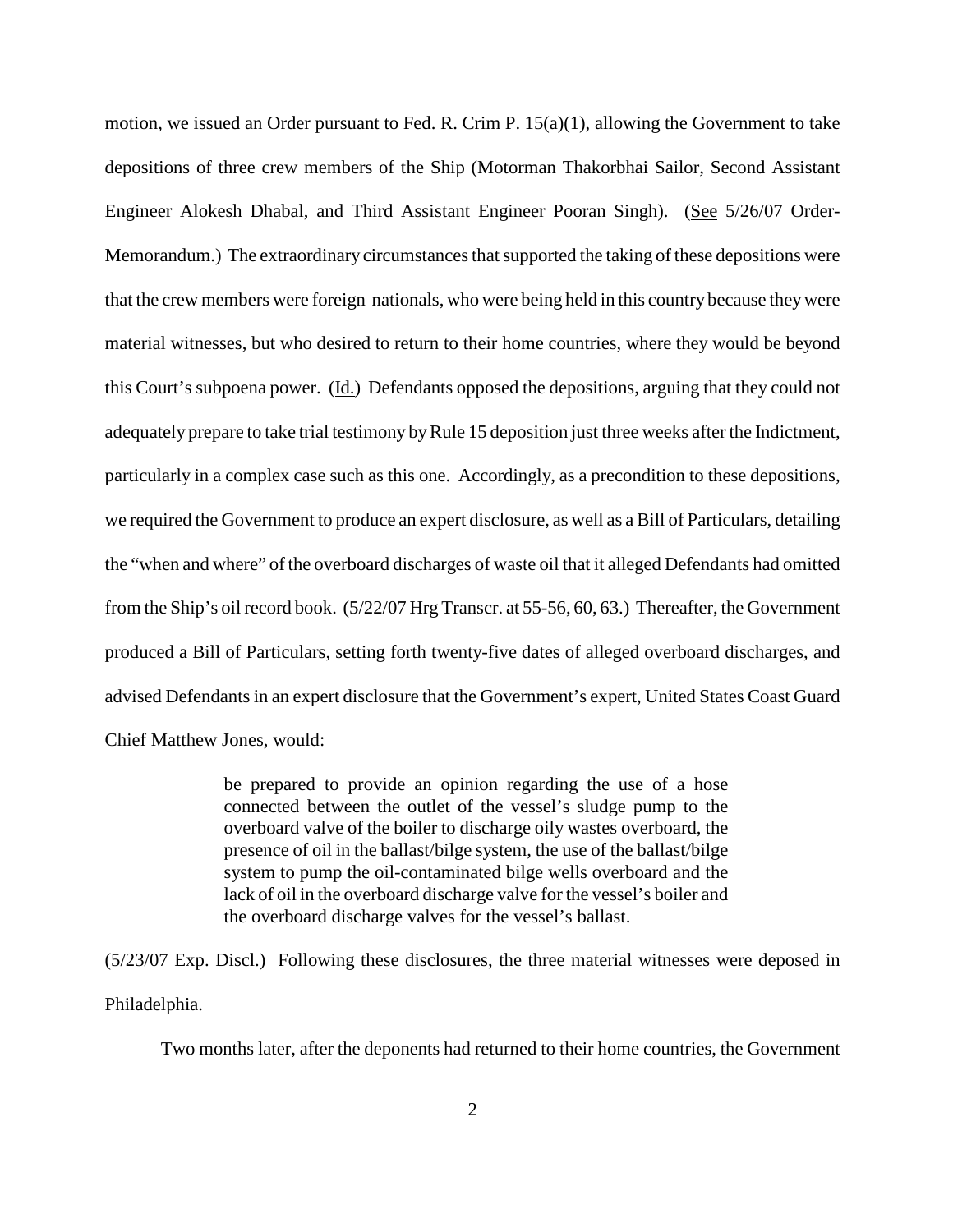produced an expert report (the "August 8 Report") in which Jones opined regarding (1) a new method of discharge, i.e., "tricking" the oil content meter of the oily water separator, and (2) two dates of discharge that were not previously disclosed in either the Bill of Particulars or the expert disclosure (November 24, 2006 and December 1, 2006). Defendants moved to enforce the Bill of Particulars and exclude these new opinions. We ordered that "the Government, to protect against the potential exclusion of the present Rule 15 deposition testimony of [the] material witnesses [previously deposed], may make arrangements to reconvene the depositions of those witnesses in India," where the parties were traveling for additional Rule 15 depositions, to permit Defendants to question the witnesses regarding the new discharge theory and dates. (9/26/07 Order.) Ultimately, the parties took three additional Rule 15 depositions in India (Motorman Gopal Singh, Motorman Suresh Vrayan and Third Assistant Engineer Rakesh Sharma), but the three previously-deposed witnesses were not available and thus, their depositions were not reconvened.<sup>1</sup>

On December 11, 2007, six weeks after the India trip, the Government produced an amended expert report. This new report (the "December 11 Report") omits any opinion regarding the new method of discharge in the August 8 Report and, according to the Government, no longer includes the two dates that had been included in the August 8 Report, but were not in the Bill of Particulars. 2 At the same time, however, the December 11 Report lists a host of dates that were not in the August

<sup>&</sup>lt;sup>1</sup>Nevertheless, the Government has moved to admit the deposition testimony of the three Philadelphia deponents at trial, and we intend to grant that motion.

<sup>&</sup>lt;sup>2</sup>The assertion that the two dates that were in the August 8 Report, but not in the Bill of Particulars, i.e., November 24, 2006 and December 1, 2006, are no longer in the December 11 Report is perplexing, because the December 11 Report includes the date ranges of November 22-25, 2006, and November 30, 2006 - December 3, 2006. However, for purposes of this Motion, we will simply accept the Government's assertion at face value.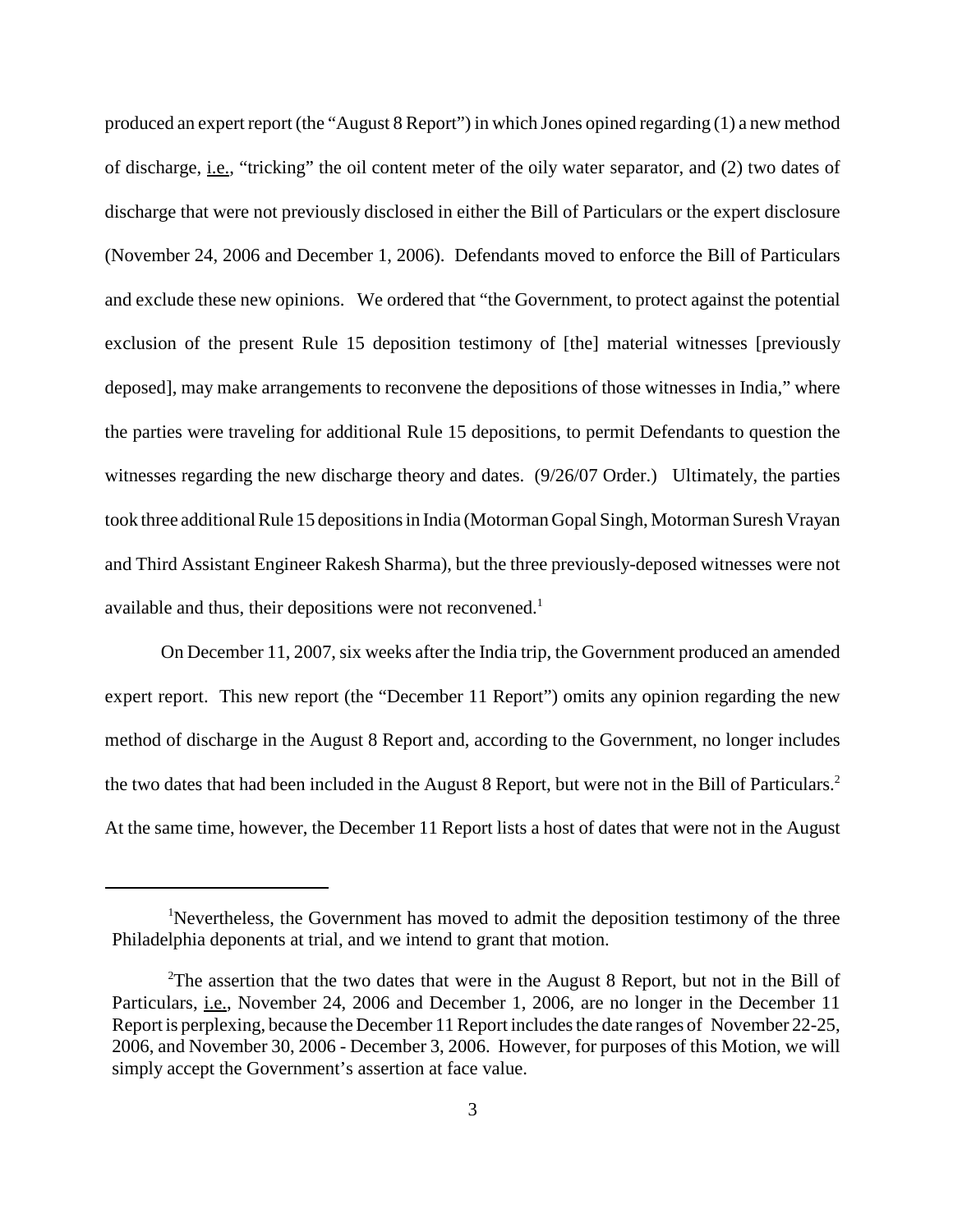8 Report, some of which also did not appear in the Bill of Particulars. <sup>3</sup> In addition, the December 11 Report, for the first time, offers an opinion regarding the relevance of test results on oil samples taken from the Ship. Specifically, Jones concludes that there is no relevance to the fact that there was no detectable oil in the interior overboard discharge of the boiler blowdown valve, and to the fact that samples of oil taken from the sludge tank and the sludge pump discharge valve did not match.

In light of these changes to the expert opinions, Defendants filed the instant motion to strike the expert witness or, in the alternative, to limit his expert opinions to those regarding the dates of January 14-15, 2007, and to the expertise disclosures prior to December, "which did not disclose that Matthew Jones was a forensic expert, that he would give expert testimony as a forensic expert, or what his forensic opinions would be before trial." (Defs.' Mot. at 16.) For the following reasons, we decline to strike the expert witness, but will prohibit Jones from expressing expert opinions in the Government's case-in-chief that there were discharges on dates other than January 14-15, 2007. Furthermore, we will not permit him to offer his so-called "forensic" opinions as to the oil samples taken from the Ship in the Government's case-in-chief unless Defendants open the door to such testimony in opening argument or cross-examination.

### **II. DISCUSSION**

In concluding that Jones's testimony should be limited as set forth above, we make two critical determinations. First, we find that under the circumstances of this case, the December 11 Report should be stricken because it broadened the scope of expert testimony at a time when such broadening was extremely prejudicial to Defendants. Second, we find that the expert opinions in the August 8

<sup>&</sup>lt;sup>3</sup> When we asked the Government to explain why dates in the December 11 Report were not in the Bill of Particulars, the Government was unable to do so. (See 1/11/08 Hrg Transcr. at 39.)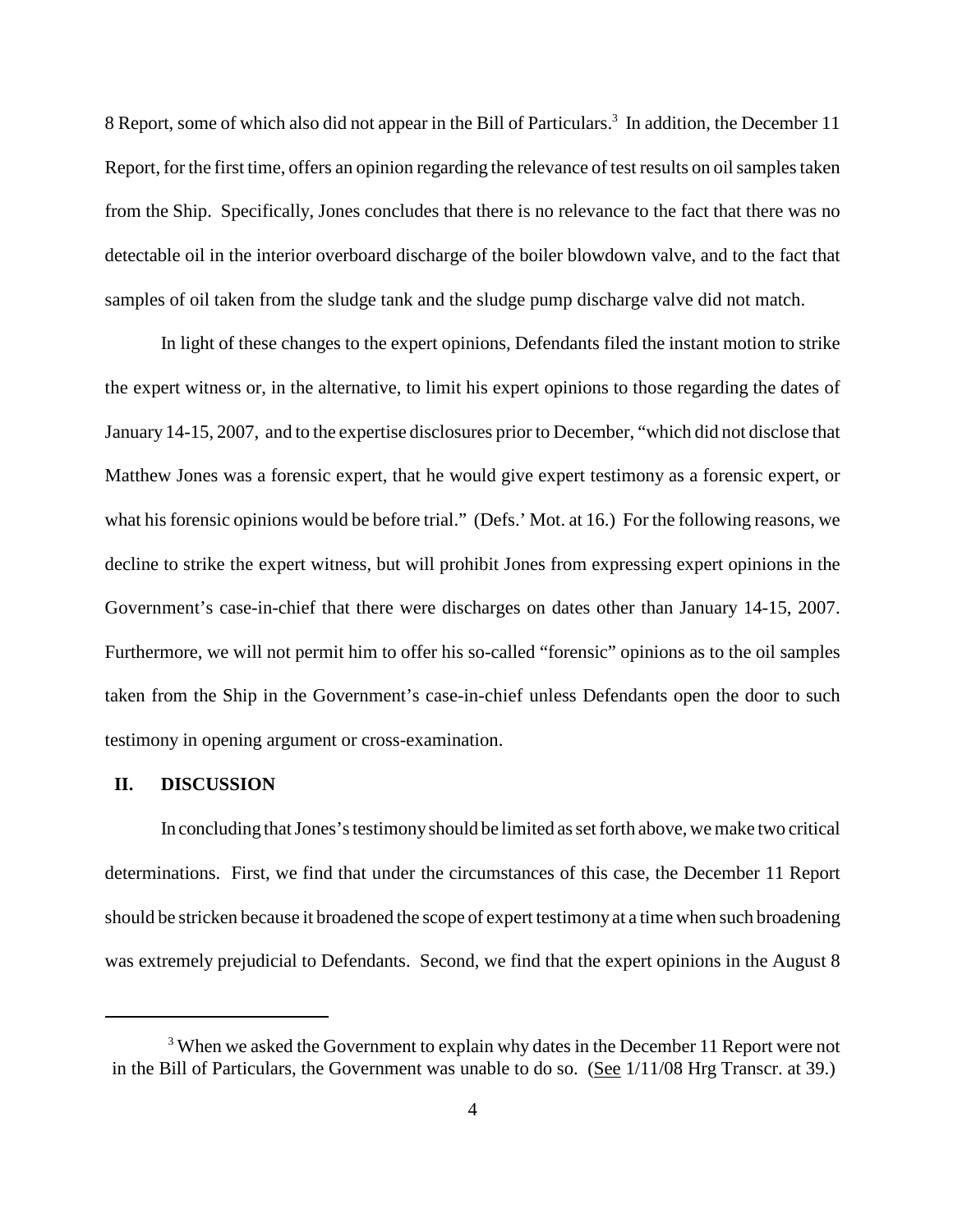Report must be limited to dates of alleged discharge that appeared in the Bill of Particulars and theories of discharge that were disclosed prior to the commencement of Rule 15 depositions. While the Government hasimplicitly agreed to these limitations on the August 8 opinions, it is also apparent that such limitations are necessary to ensure that Defendants are not prejudiced by the Government's early and unorthodox commencement of Rule 15 depositions so soon after indictment.

## **A. The December 11 Report**

The Rules regarding expert disclosures in a criminal case are set forth in Rule 16 of the Federal Rules of Criminal Procedure. Under Rule  $16(a)(1)(G)$ , the Government, at a defendant's request, is required to give the defendant a written summary of any expert testimony that it intends to use in its case-in-chief. Fed. R. Crim. P.  $16(a)(1)(G)$ . "It is expected that the parties will make their requests and disclosures in a timely fashion." United States v. Rhines, 143 Fed. Appx. 478, 482 (3d Cir. 2005) (quoting Fed. R. Crim. P. 16 Advisory Committee Notes). "The summary provided . . . must describe the witness's opinions, the bases and reasons for those opinions, and the witness's qualifications." Fed. R. Crim. P.  $16(a)(1)(G)$ . Under Rule  $16(d)(2)$ , if the Government fails to comply with any part of Rule 16, the court may grant a continuance, prohibit the Government from introducing the non-disclosed evidence, or enter any other order that is just under the circumstances. Fed. R. Crim. P. 16(d)(2).

In reviewing a district court's decision as to what is "just," the Court of Appeals "will consider any harm caused by the government's violation." United States v. Lopez, 271 F.3d 472, 483 (3d Cir. 2001). Moreover, it will only reverse a district court's discretionary decision not to take remedial action if the decision resulted in prejudice to defendants. Id. at 484; United States v.Davis, 397 F.3d 173, 178 (3d Cir. 2005). "A defendant is prejudiced under Rule 16 . . . when he is unduly surprised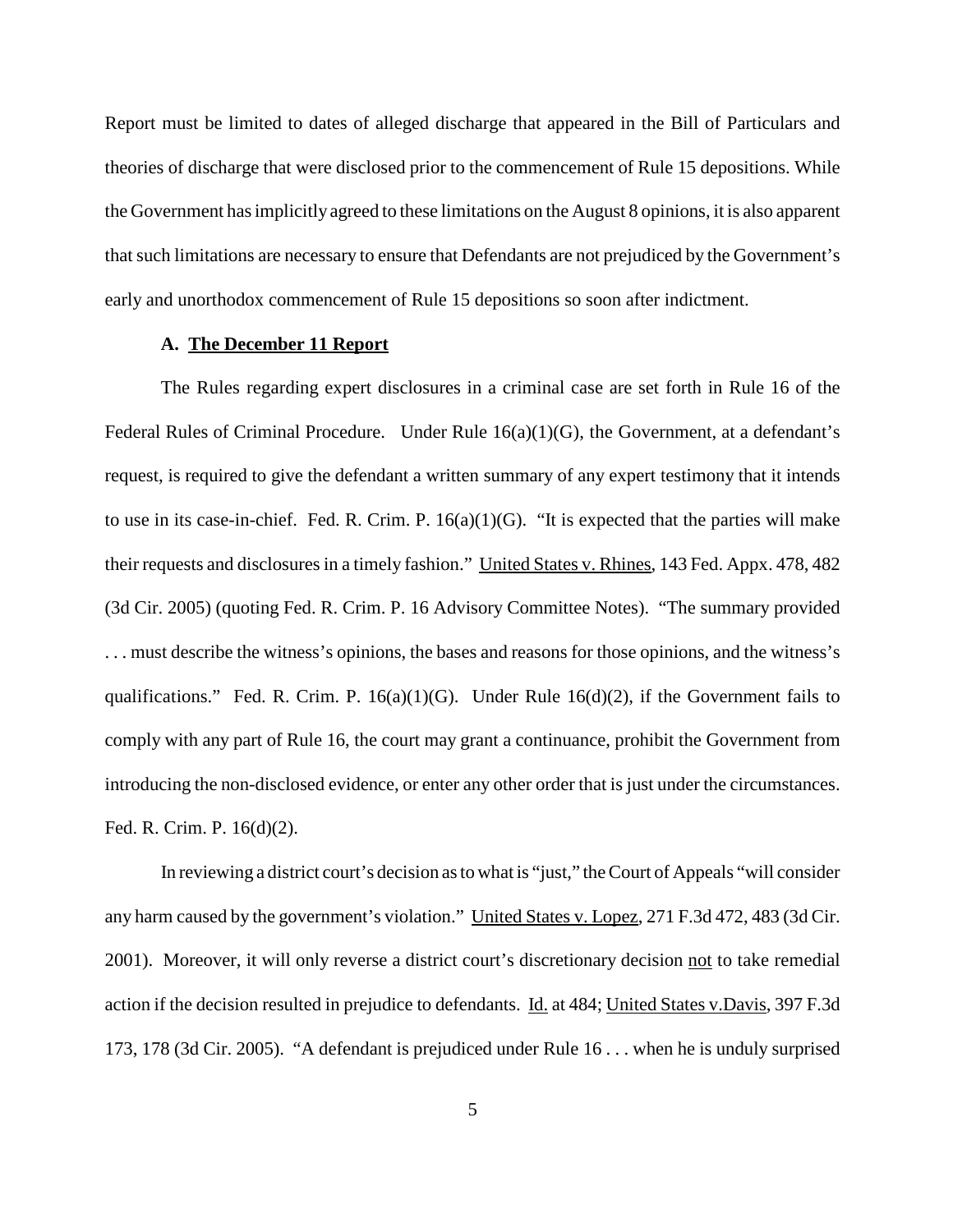and lacks an adequate opportunity to prepare a defense, or when the violation substantially influences the jury." United States v. Stevens, 380 F.3d 1021, 1026 (7th Cir. 2004).

In this case, the Government made a timely expert disclosure prior to the commencement of Rule 15 depositions, and subsequently issued the August 8 Report. At least to the extent that the August 8 Report did not stray from the dates of discharge set forth in the Bill of Particulars and the theories of discharge previouslydisclosed, and instead limited the expected scope of expert testimony, we find that the production of this expert report did not violate either the letter or spirit of Rule 16. However, the same cannot be said for the Government's subsequent production of the December 11 Report, which greatly expanded the proposed expert testimony, including the addition of numerous new opinions as to dates of discharge. We find that this belated amendment violates Rule 16's requirement that the Government timely disclose its expert witness's opinions. Moreover, the amendment came at such a late date that if permitted, it would be extremely prejudicial to Defendants. Thus, we find that the only "just" result is to strike the December 11 Report as Defendants request.

While we recognize that it is unusual to strike an expert report that was produced two months before trial, this is an unusual case, primarily because of the number of Rule 15 depositions taken. All tolled, before the December 11 Report was produced, six Rule 15 depositions of crew members had been taken, and at least five of those deposition transcripts will be read into the record at trial.<sup>4</sup> From the start, we approached these depositions cautiously, acutely aware of the potential for prejudice if Defendants did not have sufficient opportunity to prepare to take trial testimony so soon after their Indictment. On the other hand, we understood the ongoing dilemma in this case, i.e., that the critical crew member witnesses are foreign nationals, whom the parties cannot subpoena for trial.

<sup>&</sup>lt;sup>4</sup>The Government informs us that Gopal Singh is expected to appear at trial.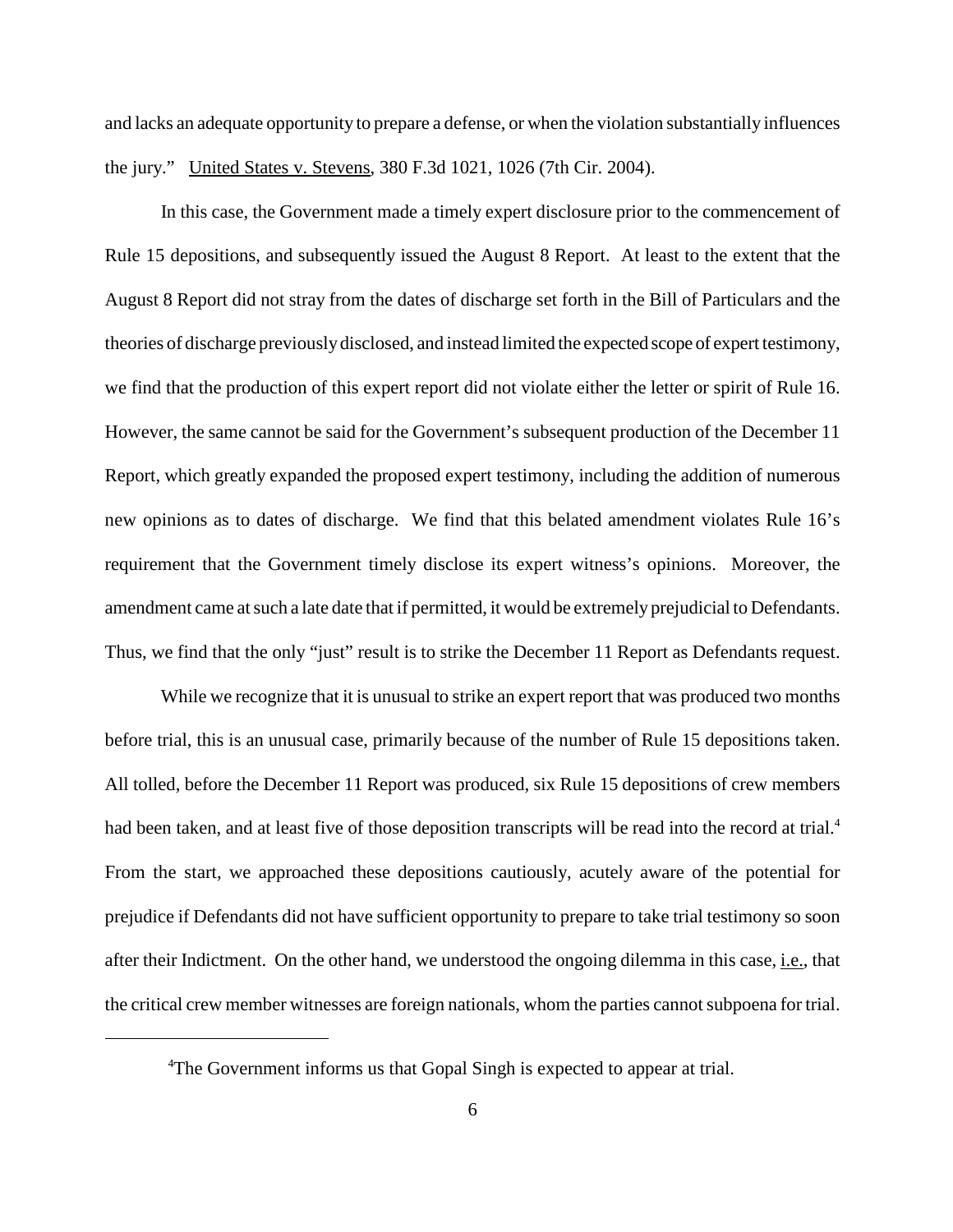Accordingly, we endeavored to level the playing field, by requiring the Government, before the depositions began, to be forthright with Defendants regarding the precise charges against them and the expert testimony on which the Government would rely. The Government, we think, largely complied with our Order, at least until December 11, when it attempted to greatly expand the scope of Jones's testimony with the new Report.

The differences between the August 8 Report and the December 11 Report are substantial. In the August 8 Report, Jones opined that "the bilge/ballast pipes were used as a delivery system to discharge bilge . . . into the ocean" on November 23, 2006 and December 1, 2006, that there were "large bilge waste volume discharges into the ocean" that were accomplished by tricking the oil content meter on December 6-7, 2006 and January 3-4, 2007, and that using a hose, "sludge waste was by-passed from the sludge tank through the boiler blow-down value on the skin or outside hull of the vessel" on January 14-15, 2007.<sup>5</sup> In contrast, Jones opined in the December 11 Report that there were 25 dates on which discharges occurred. Specifically, the December 11 Report retained the August 8 Report's opinion regarding a discharge on January 14-15, 2007, but also offered new opinions that the "bilge-ballast system was used to discharge oily bilge waste directly into the ocean" on November 22-25, 2006, November 30-December 3, 2006, December 7-9, 2006, December 23-25, 2006, and January 15-23, 2007.

We cannot permit the Government to so greatly expand the scope of its expert testimony seven months after Indictment, two months before trial, and after trial depositions had been taken of

<sup>&</sup>lt;sup>5</sup>While the Defendants challenged the scope of the August 8 Report insofar as it varied from the Bill of Particulars and the expert disclosure, the fact remains that the report actually narrowed the scope of the potential expert opinion by setting forth just eight dates on which the expert would opine that discharges occurred.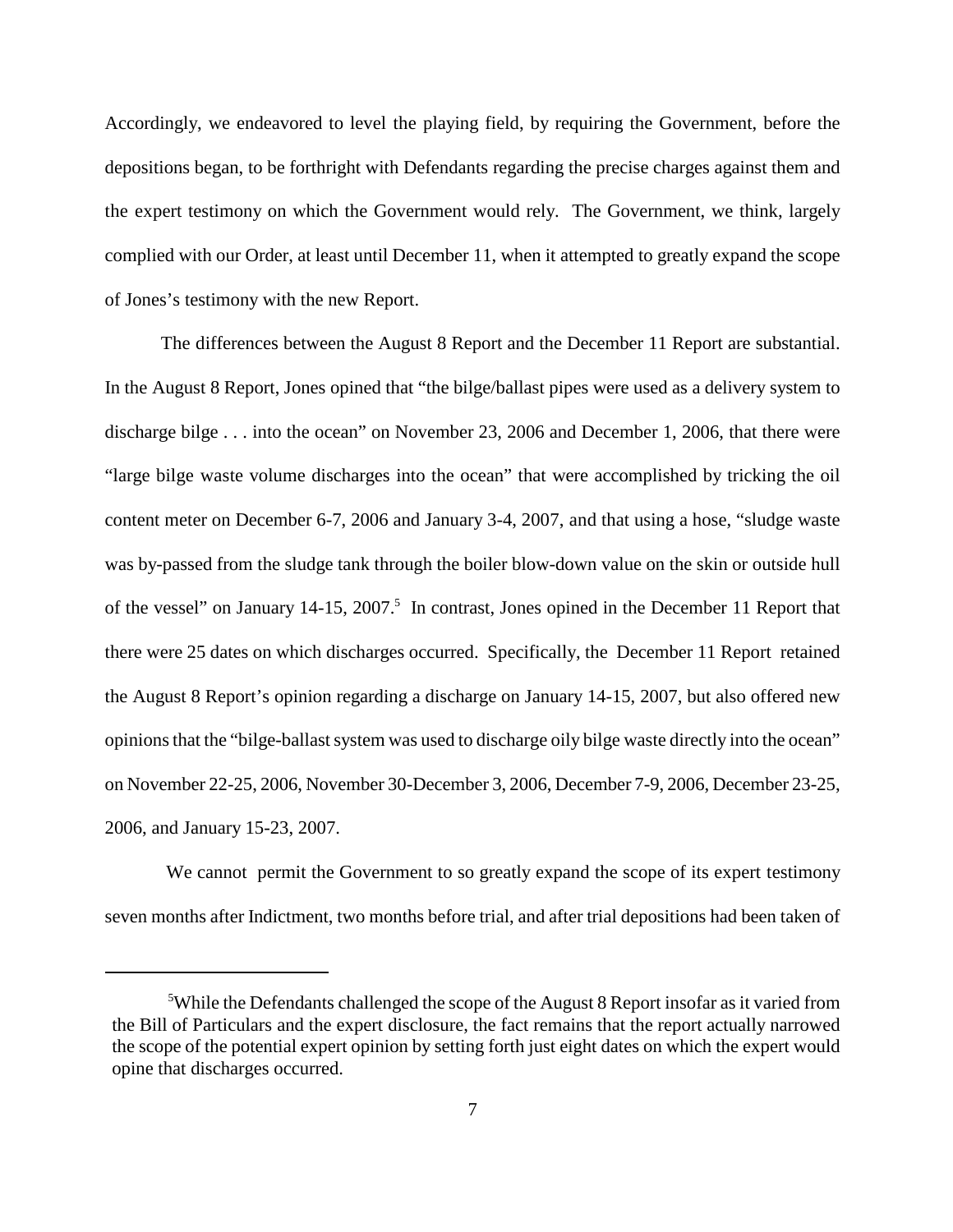at least five critical crew member witnesses, particularly when it has offered no explanation for why its expert witness developed these new opinions or why the added opinions were not included in the earlier disclosures. The Government maintains that Defendants could not have been surprised or prejudiced by the altered opinions in the December 11 Report, because the opinions fall "well within" the purview of the May 2007 disclosure and merely "reference[] dates . . . which more closely track the numerous dates listed in the bill of particulars . . . ." (Gov't Br. at 2-3.) It further maintains that it would be unfair for the Court to penalize it for producing an incomplete report in August, when it was not even required under the Federal Rules to produce an expert report, and could have merely rested on its broad and general May 2007 disclosure. We disagree.

When the Government produced the August 8 Report, the message to Defendants was that the Government was more clearly defining the scope of the expert's opinions. Defendants then proceeded with the Rule 15 depositions in India under the impression that the expert testimony at trial would be no greater than that in the August 8 Report. While the Government implies that Defendants should be able to simply adjust their defense going forward to defend against the new expert opinions, this is not possible when the trial testimony of critical witnesses has been taken and those witnesses are no longer available.

It is important to note that this is not a case where the exact dates of the alleged offenses can be characterized as inconsequential, such that we can overlook the changes in the expert's opinions regarding dates of discharge. To the contrary, the charges in this case revolve around allegations that Defendants failed to record discharges of oil on specific dates in an oil record book. As such, the expert's opinions as to when the alleged unrecorded discharges occurred is information that is essential to Defendants' investigation of the Government's charges and critical to the development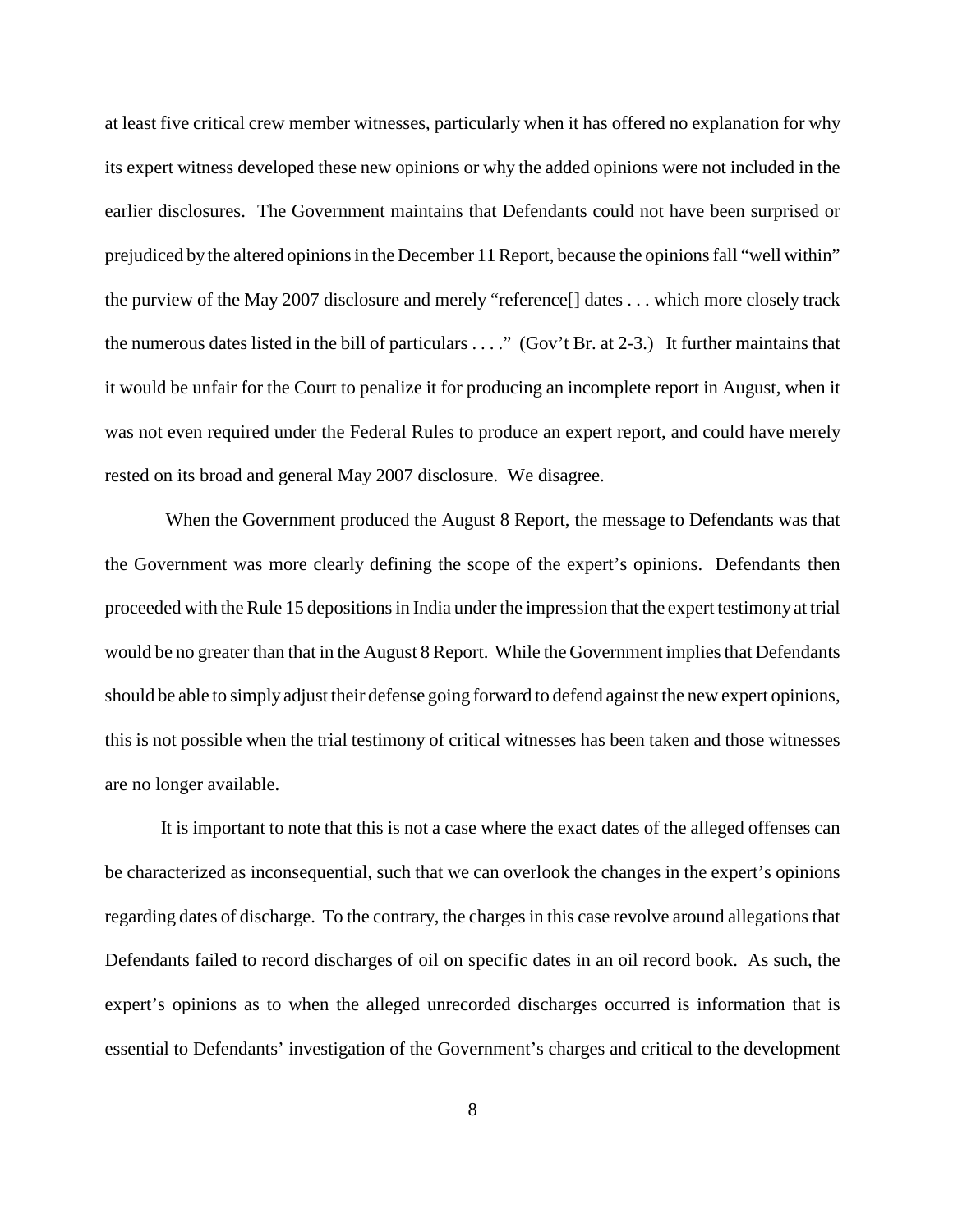of their defense. Thus, where, as here, Defendants understood that the expert would opine as to discharges on certain dates, and based on that understanding, developed trial testimony through Rule 15 depositions that cannot be reconvened, it is plainly prejudicial to permit the Government to amend its expert report to change the opinions to address wholly different dates especially when the Government will introduce at least three of the Rule 15 depositions at trial.

In sum, we find that the Government violated both Rule 16 and our May 22, 2007 Order by producing the December 11 Report and that it would be unduly prejudicial to Defendants to permit the Government to introduce the new opinions in that report at trial.<sup>6</sup> Moreover, we see no viable way to cure that prejudice other than to strike the December 11 Report. Indeed, it would be futile to grant a continuance when to cure the prejudice, Defendants would have to redepose the Rule 15 witnesses, who are not only in India, but also unlikely to cooperate.<sup>7</sup> Accordingly, we conclude that the only just resolution is to strike the December 11 Report, and to limit Jones's opinions to the permissible

<sup>6</sup> We recognize that, in addition to opining about new dates of discharge, Jones opines in the December 11 Report about the relevance of oil samples taken from the Ship. Defendants also object to thistestimony. Although we necessarily discard these secondary opinions with the striking of the December 11 Report, the prejudice associated with the late disclosure of these so-called forensics opinions is much less clear than that associated with the new opinions regarding dates of discharge. However, the Government has stated that the "forensics" opinions were added to the expert report in response to Defendants' arguments at an earlier court hearing that Jones's opinions could not be reconciled with the test results of oil samples from the Ship. As such, the so-called "forensic" opinions are best characterized as rebuttal expert opinions that we are in no way limiting in this opinion. Accordingly, the Government may still offer these opinions through Jones either on redirect or rebuttal if, in fact, Defendants open the door to that testimony.

 $7$ As was demonstrated when the Government attempted to procure the attendance of Sailor, Dhabal and P. Singh for redeposition in India, the witnesses are not necessarily available, even in their home country. Indeed, the Government explains in its brief that Sailor, Dhabal and P. Singh "refused – through counsel – to appear in India to be deposed," and notes that in the absence of subpoena power over them, the Government is incapable of forcing their depositions. (Gov't Br. at 11-12.)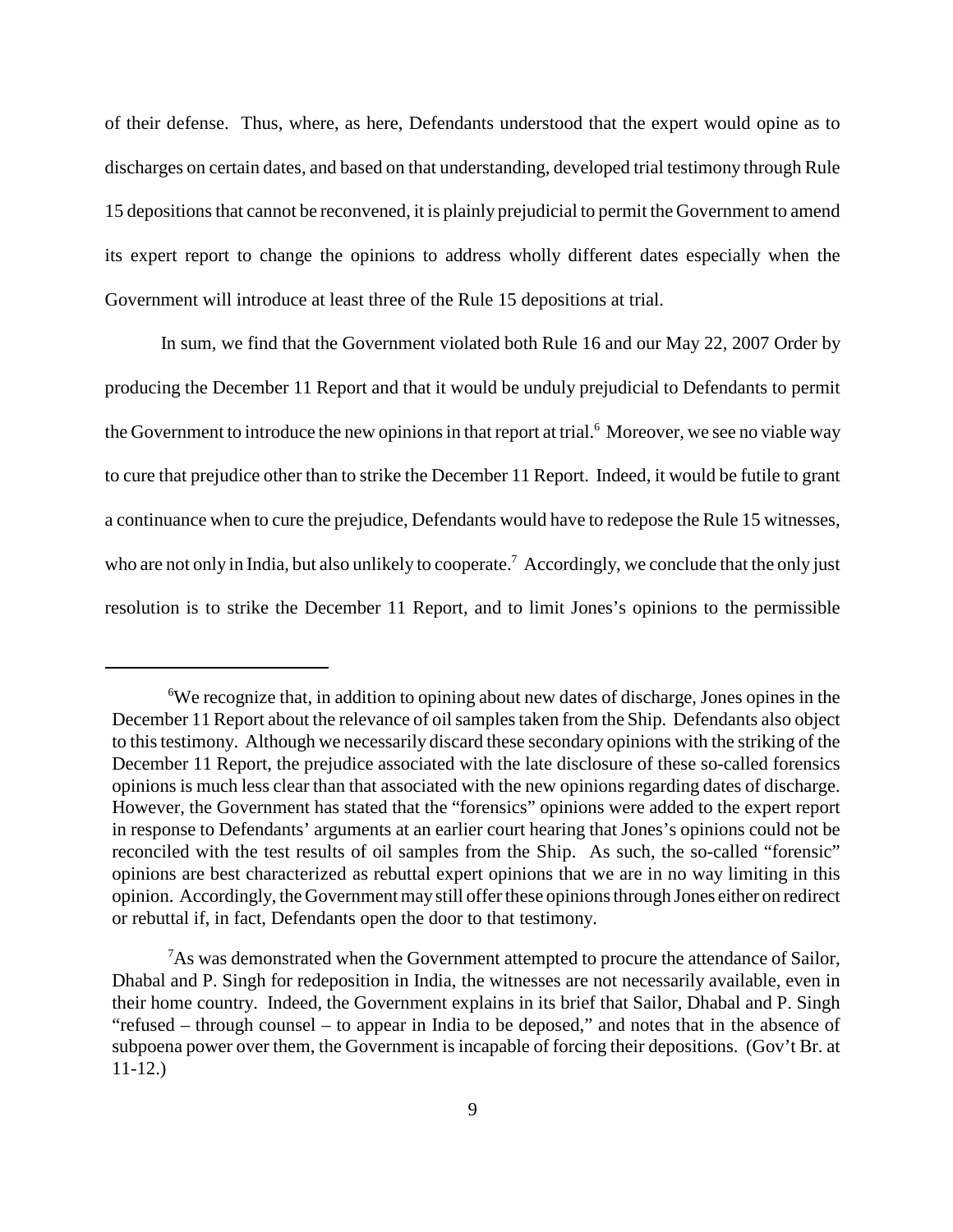opinions in his August 8 Report.

#### **B. Dates of Discharge**

Having explained ourstriking ofthe December 11Report, we now explain our conclusion that the only dates of discharge in the August 8 Report about which Jones may opine are January 14-15, 2007.

First, it appears that the Government has abandoned all of the August 8 opinions regarding discharges except those concerning January 14-15, 2007. As explained above, the August 8 Report included opinions that discharges occurred on January 14-15, 2007, November 24, 2006, December 1, 2006, December 6-7, 2006, and January 3-4, 2007. However, the Government states in its opposition brief that "the content of [Jones's] testimony has been pared down" and "the oil content meter theory is no longer a tenable topic of [Jones's] direct testimony." (Gov't Br. at 12.) Thus, it has apparently abandoned the opinions concerning December 6-7, 2006, and January 3-4, 2006, which pertained to discharges accomplished by "tricking the oil content meter." Moreover, the Government states outright that the allegations regarding November 24, 2006 and December 1, 2006 have been "discarded." (Id. at 13.) Accordingly, the only expert opinions regarding dates of alleged discharge that remain from the August 8 Report are those pertaining to January 14-15, 2007.

This is plainly the right result given that the November 24, 2006, and December 1, 2006 dates and the allegations regarding "tricking the oil content meter" were never mentioned in the Bill of Particulars and trial had essentially already begun with the taking of the Philadelphia Rule 15 depositions when the August 8 Report was produced. As the Court of Appeals for the Third Circuit has stated, "[a] bill of particulars is a 'formal, detailed statement of the claims or charges brought by a plaintiff or a prosecutor.'" United States v. Urban, 404 F.3d 754, 771 (3d Cir. 2005) (quoting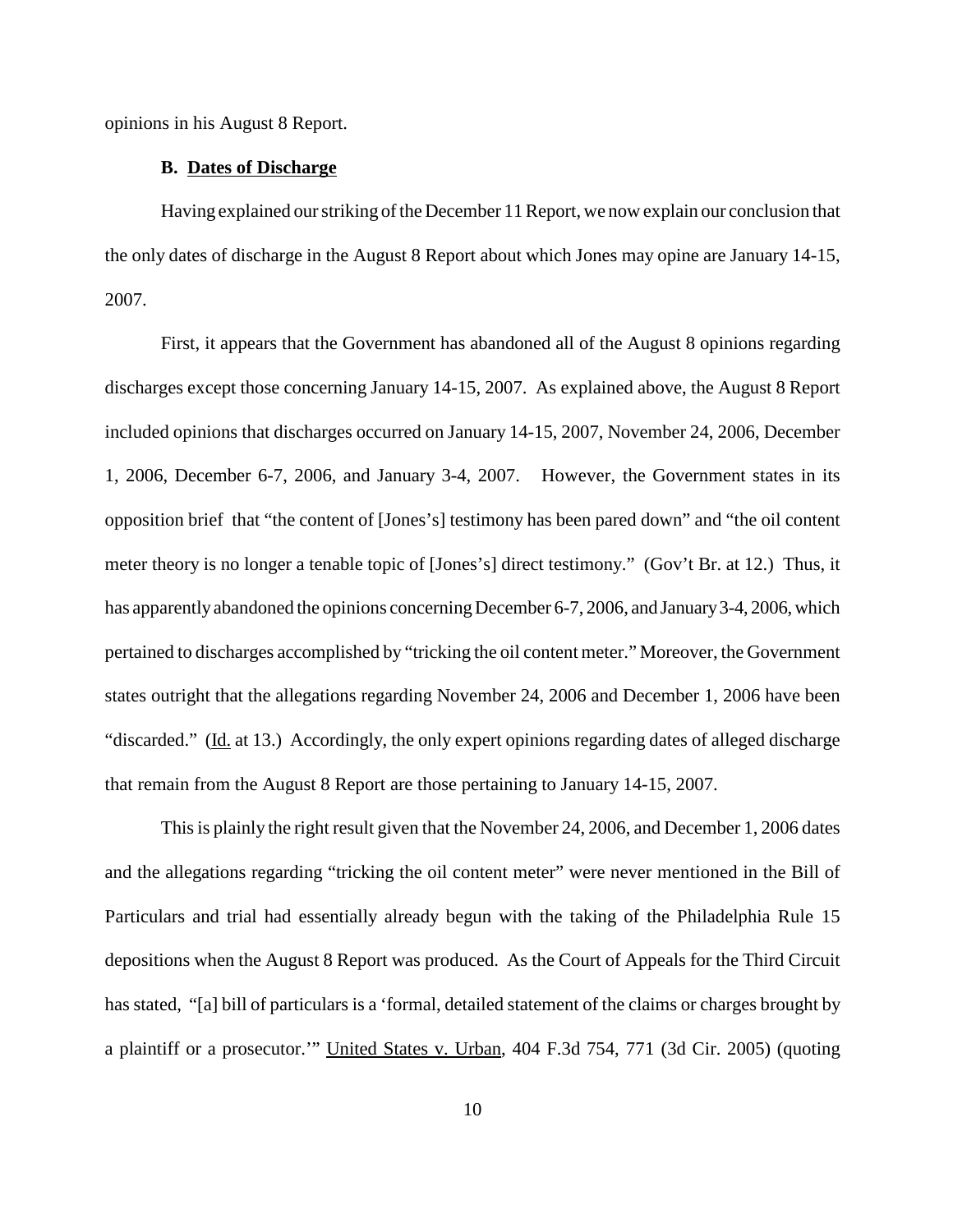Black's Law Dictionary 177 (8th ed. 2004)). "The purpose of the bill of particulars is to inform the defendant of the nature of the charges brought against him to [permit him to] adequately prepare his defense, to avoid surprise during the trial and to protect him against a second prosecution for an inadequately described offense." United States v. Adonizzio, 451 F.2d 49, 63-64 (3d Cir. 1972) (quoting United States v. Tucker, 262 F. Supp. 305, 308 (S.D.N.Y. 1966)). Thus, "[a] bill of particulars, like the indictment, is designed to define and limit the government's case." United States v. Smith, 776 F.2d 1104, 1111 (3d Cir. 1985).

"As with the indictment, there can be no variance between the notice given in a bill of particulars and the evidence at trial." Id. (citing United States v. Neff, 212 F.2d 297, 309 (3d Cir. 1954)). "[A] variance between the proof and the bill of particulars is not grounds for [relief] unless the [defendant] is prejudiced." United States v. Francisco, 575 F.2d 815, 818 (10<sup>th</sup> Cir. 1978); United States v. Haskins, 345 F.2d 111, 114 (6<sup>th</sup> Cir. 1965) (same); United States v. Ramsey, 53 F.3d 341, 1995 WL 241488,  $*10$  (9<sup>th</sup> Cir. 1995) (unpublished decision) ("When faced with a claim of variance between the pleadings and proof at trial in a conspiracy case . . . we must determine whether any variance was prejudicial."). However, "[p]rejudice is normally considered to be present if . . . the accused was so surprised by the proof that he was unable to prepare his defense adequately." Francisco, 575 F.2d at 819.

Here, we ordered the Government to produce a Bill of Particulars, precisely because we wanted to negate any prejudice that might inure to Defendants by virtue of their having to take part in Rule 15 depositions in this complex case just three weeks after the Indictment was filed. Indeed, while the Indictment referenced a two-month period in which the Ship allegedly discharged waste into the ocean using the Ship's bilge/ballast overboard piping system (November 23, 2006 - January 23,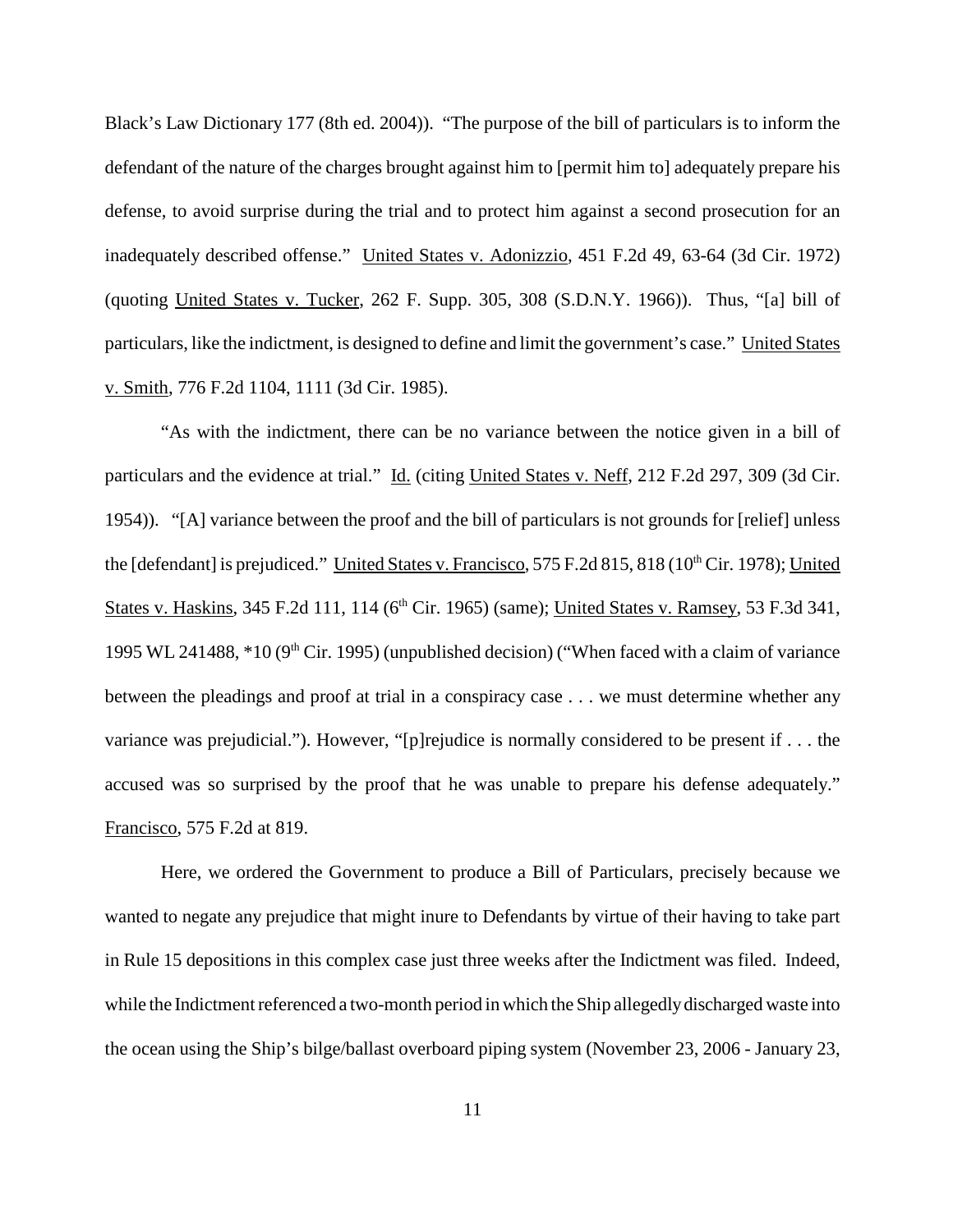2006), we concluded that it was unreasonable to require Defendants, so soon after being indicted, to essentially start trial with Rule 15 depositions without understanding precisely what the Government's charges were, including the precise dates during this two month period on which the discharges that were not recorded allegedly occurred. By requiring the Government to provide specific dates, we enabled the Defendants to focus their expedited preparations in the case on the Ship's records and other evidence pertaining to those particular dates.

That the Government thereafter produced the August 8 Report that attempted to introduce expert testimony on two additional dates of discharge and a new method of discharge plainly reintroduced the very threat of prejudice that we had endeavored to abate by requiring the Bill of Particulars and expert disclosures at the outset. While we offered the Government the opportunity to cure this prejudice by making arrangements to reconvene the three already-completed depositions, the Government was unable to do so. Defendants therefore lost any opportunity to question these witnesses about the "tricking the oil content meter" theory or the two dates that the Bill of Particulars did not mention.

Under these circumstances, we can come to no conclusion other than that Defendants were "so surprised by the proof that [they were] unable to prepare [their] defense adequately." Francisco, 575 F.2d at 819. While the Government maintains that it has always been free to introduce expert testimony that varies from the dates in Bill of Particulars, because the Bill of Particulars dates were qualified with "on or about" language, we find that argument unpersuasive in light of our plain order in May of 2007 that the Government was to provide specific dates as a precondition to taking Rule 15 depositions. Thus, we conclude that the only dates of discharge about which Jones may offer an expert opinion are January 14-15, 2007.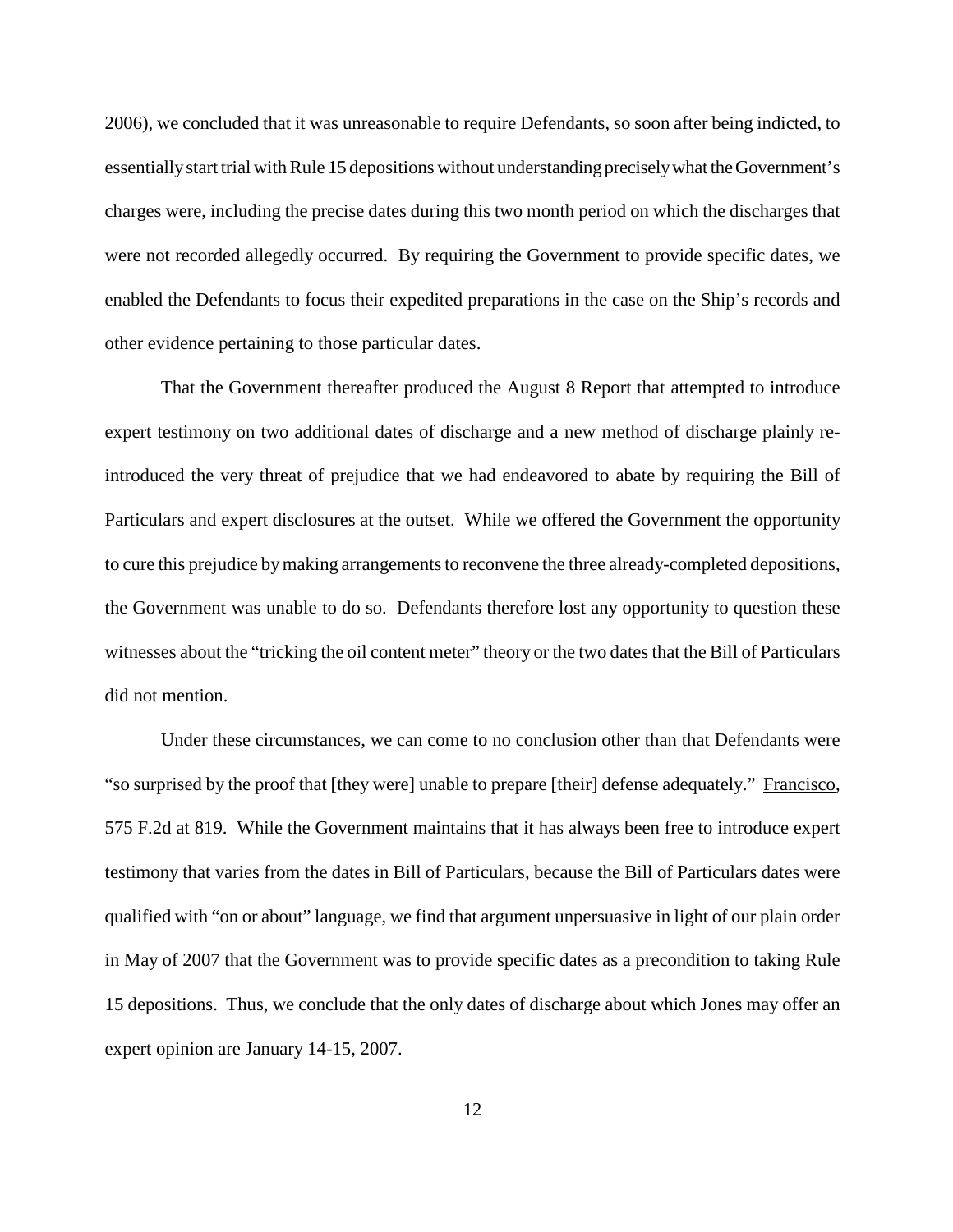# **III. CONCLUSION**

It is important to note that in spite of our limitations on Matthew Jones's expert testimony in this case, the Government remains free to offer fact testimony about discharges on dates other than January 14-15, 2007. Moreover, we note that the crime of failing to maintain an accurate oil record book does not depend on the number of inaccuracies in the record book; rather, proof of a single unrecorded overboard discharge is sufficient to prove the crime. Accordingly, we are confident that our granting of Defendants' motion as set forth above does not substantially hamper the Government in its prosecution.

An appropriate Order follows.